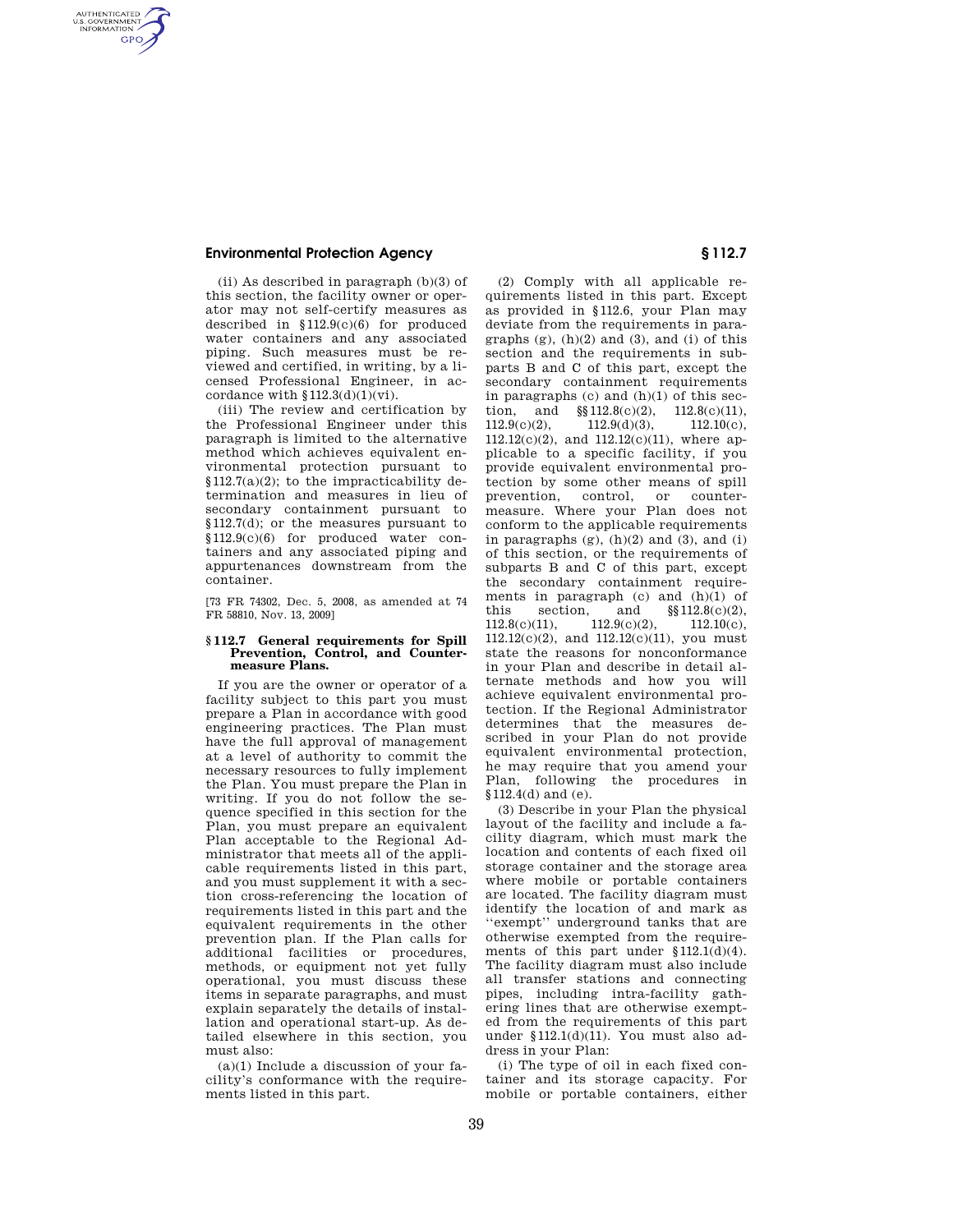# **§ 112.7 40 CFR Ch. I (7–1–18 Edition)**

provide the type of oil and storage capacity for each container or provide an estimate of the potential number of mobile or portable containers, the types of oil, and anticipated storage capacities;

(ii) Discharge prevention measures including procedures for routine handling of products (loading, unloading, and facility transfers, etc.);

(iii) Discharge or drainage controls such as secondary containment around containers and other structures, equipment, and procedures for the control of a discharge;

(iv) Countermeasures for discharge discovery, response, and cleanup (both the facility's capability and those that might be required of a contractor);

(v) Methods of disposal of recovered materials in accordance with applicable legal requirements; and

(vi) Contact list and phone numbers for the facility response coordinator, National Response Center, cleanup contractors with whom you have an agreement for response, and all appropriate Federal, State, and local agencies who must be contacted in case of a discharge as described in §112.1(b).

(4) Unless you have submitted a response plan under §112.20, provide information and procedures in your Plan to enable a person reporting a discharge as described in §112.1(b) to relate information on the exact address or location and phone number of the facility; the date and time of the discharge, the type of material discharged; estimates of the total quantity discharged; estimates of the quantity discharged as described in §112.1(b); the source of the discharge; a description of all affected media; the cause of the discharge; any damages or injuries caused by the discharge; actions being used to stop, remove, and mitigate the effects of the discharge; whether an evacuation may be needed: and, the names of individuals and/or organizations who have also been contacted.

(5) Unless you have submitted a response plan under §112.20, organize portions of the Plan describing procedures you will use when a discharge occurs in a way that will make them readily usable in an emergency, and include appropriate supporting material as appendices.

(b) Where experience indicates a reasonable potential for equipment failure (such as loading or unloading equipment, tank overflow, rupture, or leakage, or any other equipment known to be a source of a discharge), include in your Plan a prediction of the direction, rate of flow, and total quantity of oil which could be discharged from the facility as a result of each type of major equipment failure.

(c) Provide appropriate containment and/or diversionary structures or equipment to prevent a discharge as described in §112.1(b), except as provided in paragraph (k) of this section for qualified oil-filled operational equipment, and except as provided in §112.9(d)(3) for flowlines and intra-facility gathering lines at an oil production facility. The entire containment system, including walls and floor, must be capable of containing oil and must be constructed so that any discharge from a primary containment system, such as a tank, will not escape the containment system before cleanup occurs. In determining the method, design, and capacity for secondary containment, you need only to address the typical failure mode, and the most likely quantity of oil that would be discharged. Secondary containment may be either active or passive in design. At a minimum, you must use one of the following prevention systems or its equivalent:

(1) For onshore facilities:

(i) Dikes, berms, or retaining walls sufficiently impervious to contain oil;

(ii) Curbing or drip pans;

(iii) Sumps and collection systems;

(iv) Culverting, gutters, or other drainage systems;

(v) Weirs, booms, or other barriers;

(vi) Spill diversion ponds;

(vii) Retention ponds; or

(viii) Sorbent materials.

(2) For offshore facilities:

(i) Curbing or drip pans; or

(ii) Sumps and collection systems.

(d) Provided your Plan is certified by a licensed Professional Engineer under §112.3(d), or, in the case of a qualified facility that meets the criteria in §112.3(g), the relevant sections of your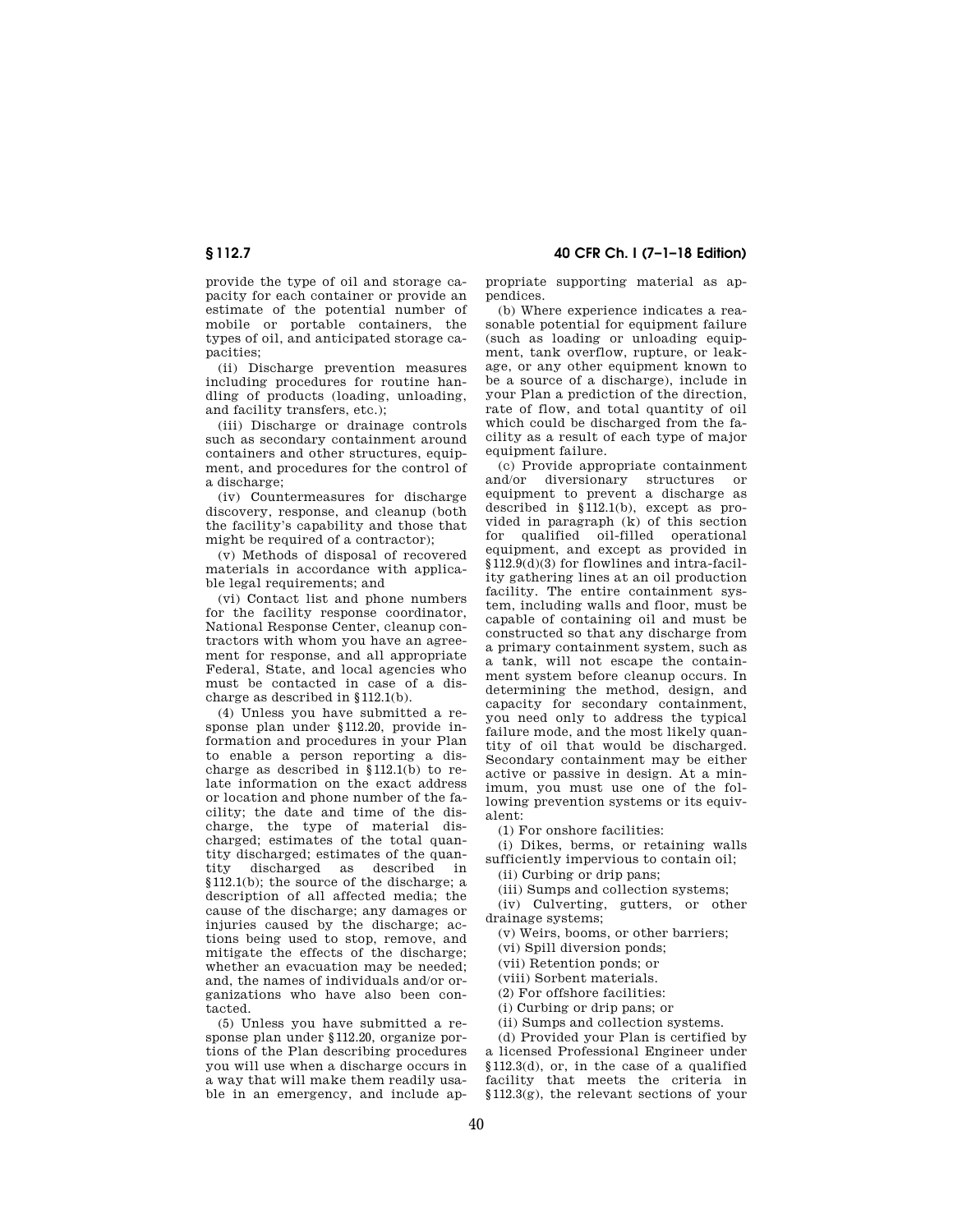## **Environmental Protection Agency § 112.7**

Plan are certified by a licensed Professional Engineer under §112.6(d), if you determine that the installation of any of the structures or pieces of equipment listed in paragraphs (c) and (h)(1) of this section, and  $\S$ 112.8(c)(2),<br>112.8(c)(11), 112.9(c)(2), 112.10(c),  $112.8(c)(11),$ 112.12(c)(2), and 112.12(c)(11) to prevent a discharge as described in §112.1(b) from any onshore or offshore facility is not practicable, you must clearly explain in your Plan why such measures are not practicable; for bulk storage containers, conduct both periodic integrity testing of the containers and periodic integrity and leak testing of the valves and piping; and, unless you have submitted a response plan under §112.20, provide in your Plan the following:

(1) An oil spill contingency plan following the provisions of part 109 of this chapter

 $(2)$  A written commitment of manpower, equipment, and materials required to expeditiously control and remove any quantity of oil discharged that may be harmful.

(e) *Inspections, tests, and records.* Conduct inspections and tests required by this part in accordance with written procedures that you or the certifying engineer develop for the facility. You must keep these written procedures and a record of the inspections and tests, signed by the appropriate supervisor or inspector, with the SPCC Plan for a period of three years. Records of inspections and tests kept under usual and customary business practices will suffice for purposes of this paragraph.

(f) *Personnel, training, and discharge prevention procedures.* (1) At a minimum, train your oil-handling personnel in the operation and maintenance of equipment to prevent discharges; discharge procedure protocols; applicable pollution control laws, rules, and regulations; general facility operations; and, the contents of the facility SPCC Plan.

(2) Designate a person at each applicable facility who is accountable for discharge prevention and who reports to facility management.

(3) Schedule and conduct discharge prevention briefings for your oil-handling personnel at least once a year to assure adequate understanding of the

SPCC Plan for that facility. Such briefings must highlight and describe known discharges as described in §112.1(b) or failures, malfunctioning components, and any recently developed precautionary measures.

(g) *Security (excluding oil production facilities).* Describe in your Plan how you secure and control access to the oil handling, processing and storage areas; secure master flow and drain valves; prevent unauthorized access to starter controls on oil pumps; secure out-ofservice and loading/unloading connections of oil pipelines; and address the appropriateness of security lighting to both prevent acts of vandalism and assist in the discovery of oil discharges.

(h) *Facility tank car and tank truck loading/unloading rack (excluding offshore facilities).* 

(1) Where loading/unloading rack drainage does not flow into a catchment basin or treatment facility designed to handle discharges, use a quick drainage system for tank car or tank truck loading/unloading racks. You must design any containment system to hold at least the maximum capacity of any single compartment of a tank car or tank truck loaded or unloaded at the facility.

(2) Provide an interlocked warning light or physical barrier system, warning signs, wheel chocks or vehicle brake interlock system in the area adjacent to a loading/unloading rack, to prevent vehicles from departing before complete disconnection of flexible or fixed oil transfer lines.

(3) Prior to filling and departure of any tank car or tank truck, closely inspect for discharges the lowermost drain and all outlets of such vehicles, and if necessary, ensure that they are tightened, adjusted, or replaced to prevent liquid discharge while in transit.

(i) If a field-constructed aboveground container undergoes a repair, alteration, reconstruction, or a change in service that might affect the risk of a discharge or failure due to brittle fracture or other catastrophe, or has discharged oil or failed due to brittle fracture failure or other catastrophe, evaluate the container for risk of discharge or failure due to brittle fracture or other catastrophe, and as necessary, take appropriate action.